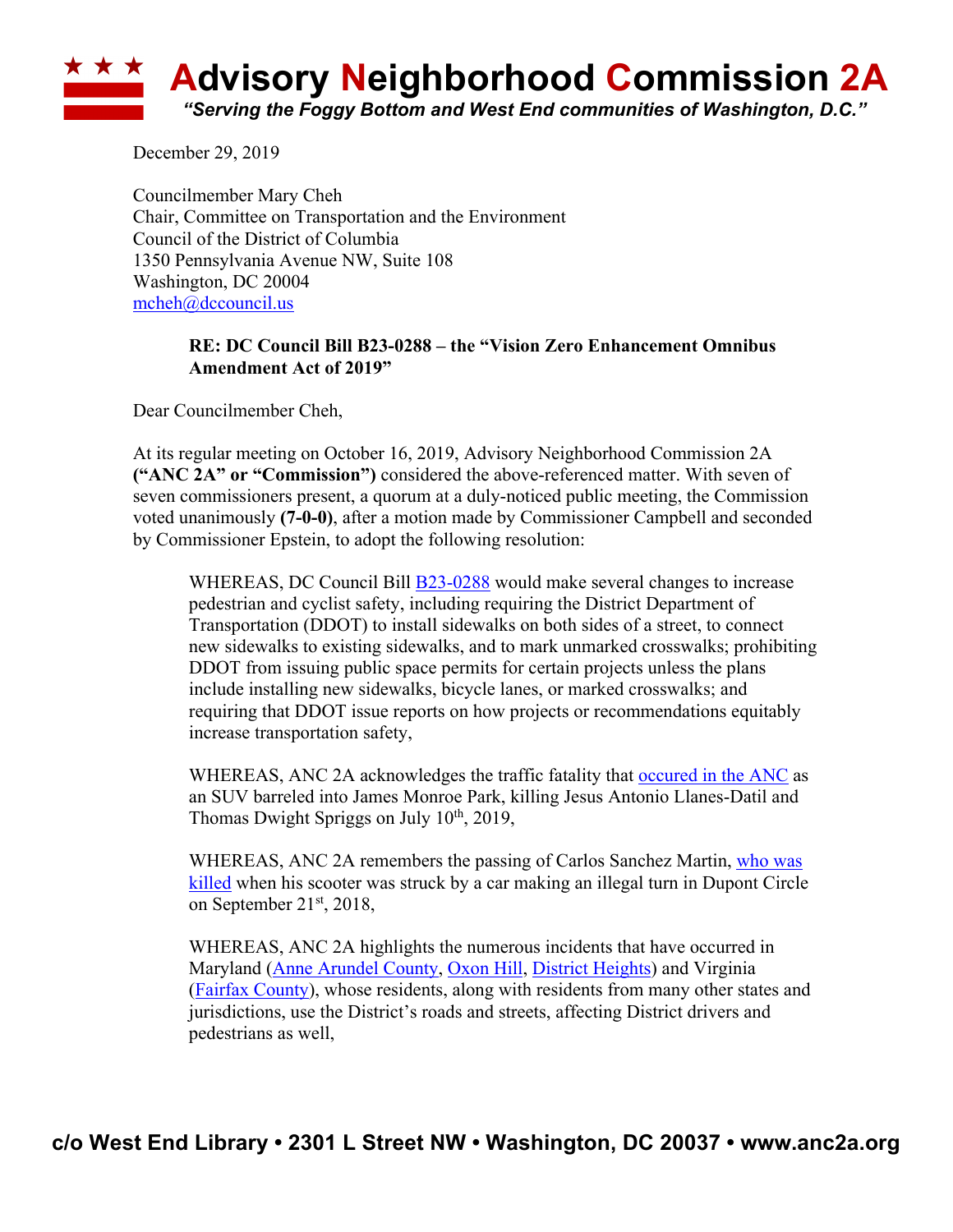WHEREAS, ANC 2A notes a few examples of the work that the ANC has already done to improve the traffic safety in our community this year alone:

- Proposed Signalization at the Intersection of H Street and 19th Streets
- Study of a Proposed Closure of Virginia Avenue Between Constitution Avenue and 18th Street NW and Other Pedestrian Safety Improvement **Measures**
- Proposed Traffic and Pedestrian Safety Study of the H Street NW Corridor and Immediate Safety Improvements
- Proposed Modifications to the Alternatives for the District Department of Transportation's Pennsylvania Avenue West Streetscape Project

WHEREAS, ANC 2A foresees DDOT's installation of new bike lanes in ANC 2A and ANC 2B.

THEREFORE, BE IT RESOLVED that ANC 2A supports the Vision Zero Enhancement Omnibus Amendment Act of 2019 to better improve traffic and pedestrian safety in the District through better, concrete, and sound policies and initiatives as the act prescribes. The ANC requests that the Committee on Transportation and the Environment looks into including language to ensure that DDOT installs protected bicycle lanes wherever possible and prohibits DDOT from issuing public space permits for certain projects unless the plans include installing new sidewalks and/or repairing existing sidewalks and crosswalks as part of this amendment.

BE IT FURTHER RESOLVED that ANC 2A notes that although the bill aligns legislation with the values of the District, it is not enough without the funding, enforcement, oversight, and community engagement to see it move into fruition.

Commissioners Detrick Campbell (2A07@anc.dc.gov) and William Kennedy Smith  $(2A04@anc.de.gov)$  are the Commission's representatives in this matter.

ON BEHALF OF THE COMMISSION.

Sincerely,

Willi K Suite no

William Kennedy Smith, MD Chairperson